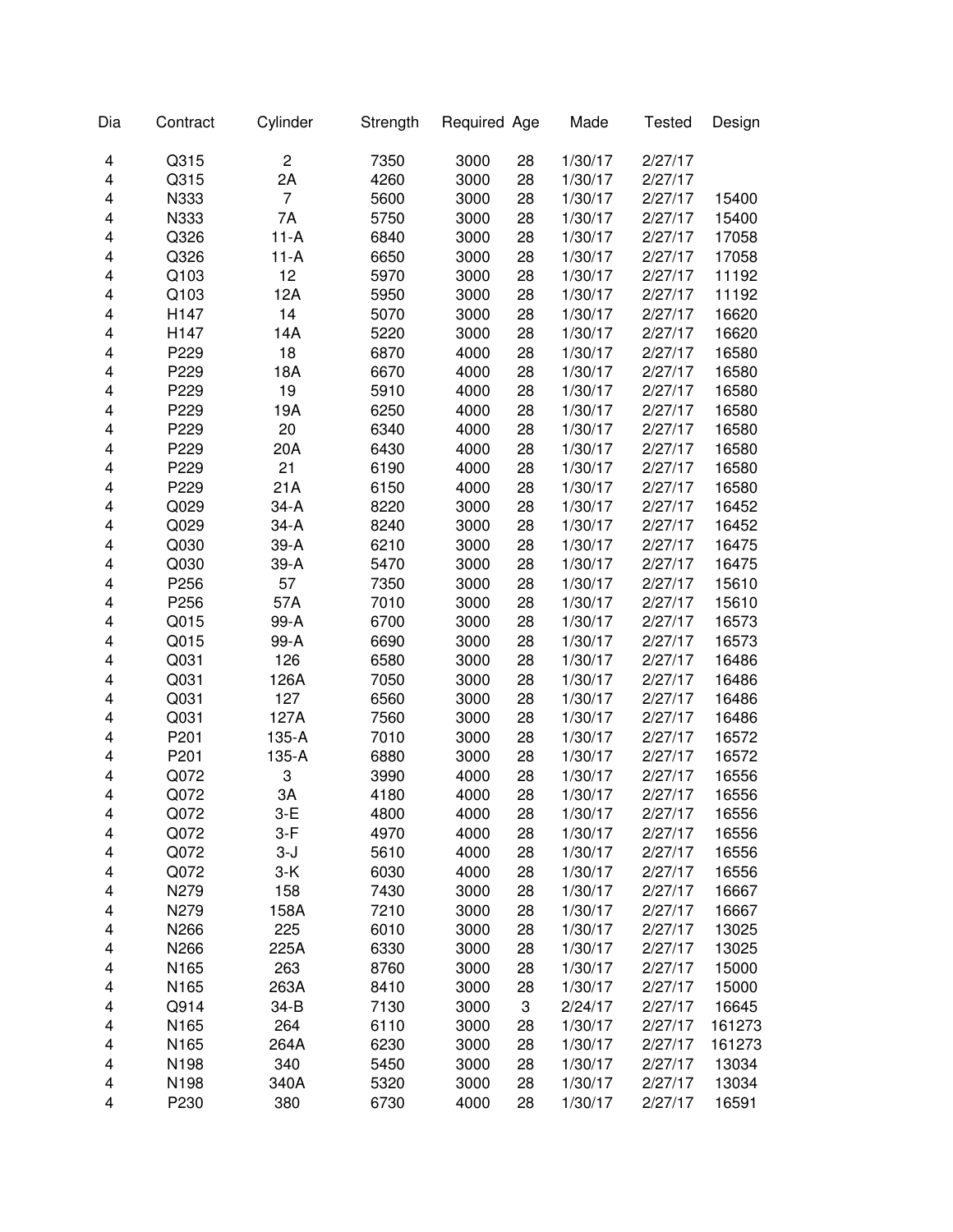| 4 | P230             | 380A           | 7060 | 4000 | 28             | 1/30/17 | 2/27/17 | 16591 |
|---|------------------|----------------|------|------|----------------|---------|---------|-------|
| 4 | P230             | 381            | 4030 | 4000 | 28             | 1/30/17 | 2/27/17 | 16242 |
| 4 | P230             | 381A           | 4170 | 4000 | 28             | 1/30/17 | 2/27/17 | 16242 |
| 4 | M950             | 445            | 7260 | 3000 | 28             | 1/30/17 | 2/27/17 | 15521 |
| 4 | M950             | 445A           | 6660 | 3000 | 28             | 1/30/17 | 2/27/17 | 15521 |
| 4 | M950             | 453-B          | 4780 | 3000 | 12             | 2/15/17 | 2/27/17 | 15521 |
|   |                  |                |      |      | $\overline{7}$ |         |         |       |
| 4 | M950             | 456-B          | 4920 | 3000 |                | 2/20/17 | 2/27/17 | 15521 |
| 4 | Q163             | 1              | 6660 | 3000 | 28             | 1/31/17 | 2/28/17 | 16356 |
| 4 | Q163             | 1A             | 6800 | 3000 | 28             | 1/31/17 | 2/28/17 | 16356 |
| 4 | M327             | $\overline{c}$ | 5580 | 3000 | 28             | 1/31/17 | 2/28/17 | 15275 |
| 4 | M327             | 2A             | 5880 | 3000 | 28             | 1/31/17 | 2/28/17 | 15275 |
| 4 | 114390           | $\overline{c}$ | 6110 | 3000 | 28             | 1/31/17 | 2/28/17 | 9400  |
| 4 | 114390           | 2A             | 6490 | 3000 | 28             | 1/31/17 | 2/28/17 | 9400  |
| 4 | P229             | 23             | 6500 | 4000 | 28             | 1/31/17 | 2/28/17 | 16580 |
| 4 | P229             | 23A            | 6450 | 4000 | 28             | 1/31/17 | 2/28/17 | 16580 |
| 4 | P229             | 24             | 6170 | 4000 | 28             | 1/31/17 | 2/28/17 | 16580 |
| 4 | P229             | 24A            | 6480 | 4000 | 28             | 1/31/17 | 2/28/17 | 16580 |
| 4 | Q213             | $11-B$         | 3900 | 3000 | 5              | 2/23/17 | 2/28/17 | 15600 |
| 4 | P229             | 25             | 6720 | 4000 | 28             | 1/31/17 | 2/28/17 | 16580 |
| 4 | P229             | 25A            | 6240 | 4000 | 28             | 1/31/17 | 2/28/17 | 16580 |
| 4 | P229             | 26             | 6420 | 4000 | 28             | 1/31/17 | 2/28/17 | 16580 |
| 4 | P229             | 26A            | 6400 | 4000 | 28             | 1/31/17 | 2/28/17 | 16580 |
| 4 | P229             | 27             | 6020 | 4000 | 28             | 1/31/17 | 2/28/17 | 16580 |
| 4 | P229             | 27A            | 5730 | 4000 | 28             | 1/31/17 | 2/28/17 | 16580 |
| 4 | P229             | 28             | 5980 | 4000 | 28             | 1/31/17 | 2/28/17 | 16580 |
| 4 | P229             | 28A            | 5750 | 4000 | 28             | 1/31/17 | 2/28/17 | 16580 |
| 4 | P229             | 29             | 6900 | 4000 | 28             | 1/31/17 | 2/28/17 | 16580 |
| 4 | P229             | 29A            | 6100 | 4000 | 28             | 1/31/17 | 2/28/17 | 16580 |
| 4 | Q061             | 25             | 8310 | 3000 | 28             | 1/31/17 | 2/28/17 | 16380 |
| 4 | Q061             | 25A            | 8070 | 3000 | 28             | 1/31/17 | 2/28/17 | 16380 |
| 4 | Q914             | $35 - B$       | 5960 | 3000 | $\mathbf{1}$   | 2/27/17 | 2/28/17 | 16645 |
| 4 | Q030             | $40-A$         | 5860 | 3000 | 28             | 1/31/17 | 2/28/17 | 16475 |
| 4 | Q030             | $40-A$         | 6110 | 3000 | 28             | 1/31/17 | 2/28/17 | 16475 |
| 4 | P079             | 152-C          | 4450 | 3000 | 7              | 2/21/17 | 2/28/17 | 15146 |
| 4 | 110692.01        | $55-A$         | 8100 | 4000 | 28             | 1/31/17 | 2/28/17 | 15311 |
| 4 | 110692.01        | $55-A$         | 8040 | 4000 | 28             | 1/31/17 | 2/28/17 | 15311 |
| 4 | P <sub>256</sub> | 58             | 7390 | 3000 | 28             | 1/31/17 | 2/28/17 | 15610 |
| 4 | P256             | 58A            | 7470 | 3000 | 28             | 1/31/17 | 2/28/17 | 15610 |
| 4 | M019             | 85             | 5210 | 3000 | 28             | 1/31/17 | 2/28/17 | 15524 |
| 4 | M019             | 85A            | 4750 | 3000 | 28             | 1/31/17 | 2/28/17 | 15524 |
| 4 | M019             | 85-AR          | 5020 | 3000 | 28             | 1/31/17 | 2/28/17 | 15524 |
| 4 | M019             | 85-ARI         | 5230 | 3000 | 28             | 1/31/17 | 2/28/17 | 15524 |
| 4 | Q015             | $100-A$        | 5090 | 3000 | 28             | 1/31/17 | 2/28/17 | 16573 |
| 4 | Q015             | $100-A$        | 4730 | 3000 | 28             | 1/31/17 | 2/28/17 | 16573 |
| 4 | H147             | 15             | 6530 | 3000 | 28             | 1/31/17 | 2/28/17 | 16620 |
| 4 | H147             | 15A            | 6070 | 3000 | 28             | 1/31/17 | 2/28/17 | 16620 |
| 4 | P148             | 15             | 4830 | 4000 | 28             | 1/31/17 | 2/28/17 | 16111 |
| 4 | P148             | 15A            | 5060 | 4000 | 28             | 1/31/17 | 2/28/17 | 16111 |
| 4 | P148             | 16             | 5360 | 4000 | 28             | 1/31/17 | 2/28/17 | 16111 |
| 4 | P148             | 16A            | 5670 | 4000 | 28             | 1/31/17 | 2/28/17 | 16111 |
| 4 | P148             | 17             | 4530 | 4000 | 28             | 1/31/17 | 2/28/17 | 16111 |
| 4 | P148             | 17A            | 4580 | 4000 | 28             | 1/31/17 | 2/28/17 | 16111 |
|   |                  |                |      |      |                |         |         |       |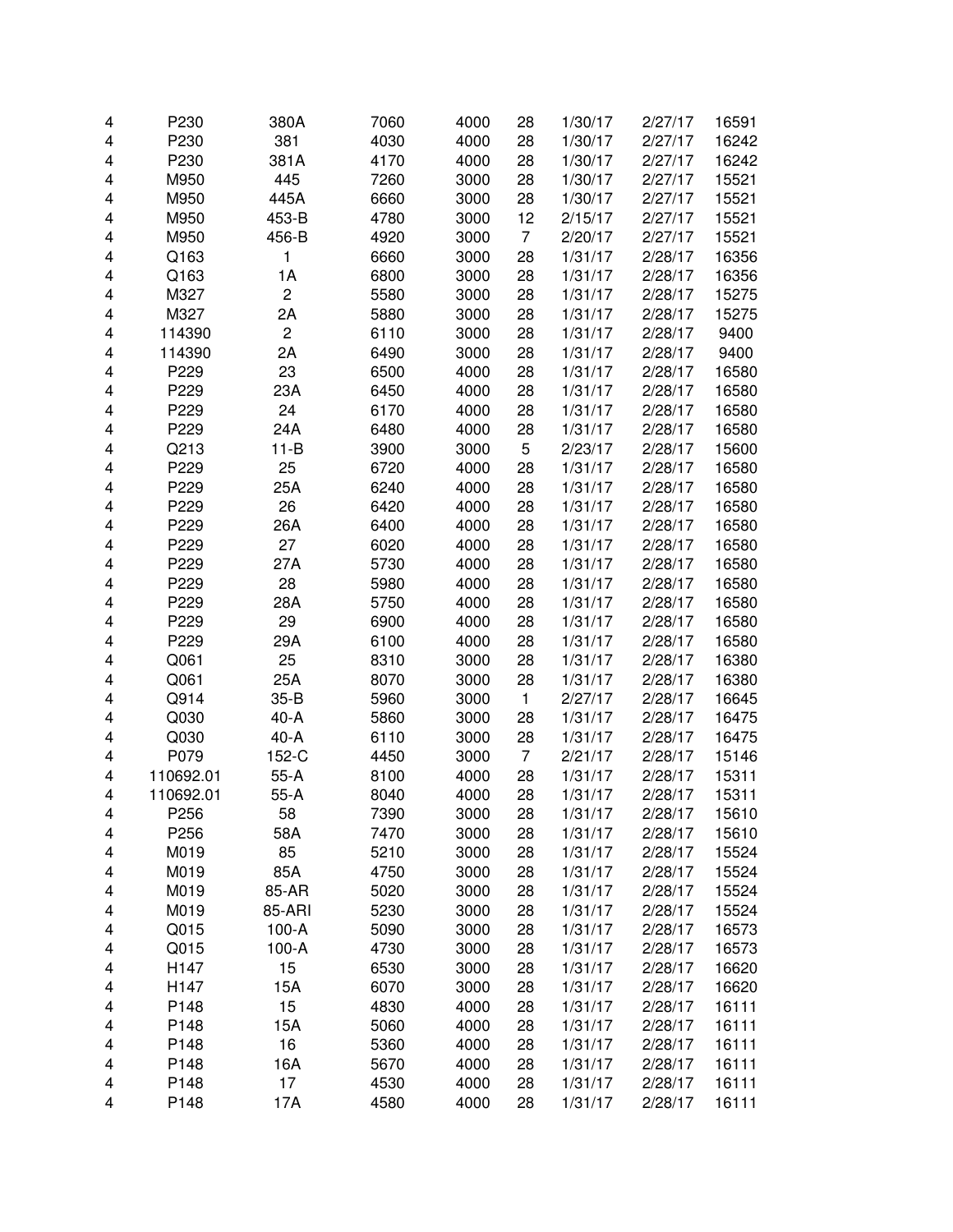| 4 | P243             | 48             | 7150  | 3000 | 28 | 1/31/17 | 2/28/17 | 16503 |
|---|------------------|----------------|-------|------|----|---------|---------|-------|
| 4 | P243             | 48A            | 7640  | 3000 | 28 | 1/31/17 | 2/28/17 | 16503 |
| 4 | P <sub>261</sub> | 84             | 5040  | 3000 | 28 | 1/31/17 | 2/28/17 | 14339 |
| 4 | P <sub>261</sub> | 84A            | 5360  | 3000 | 28 | 1/31/17 | 2/28/17 | 14339 |
| 4 | Q031             | 128            | 5670  | 3000 | 28 | 1/31/17 | 2/28/17 | 16486 |
| 4 | Q031             | 128A           | 5770  | 3000 | 28 | 1/31/17 | 2/28/17 | 16486 |
| 4 | P201             | 136            | 4410  | 3000 | 28 | 1/31/17 | 2/28/17 | 16572 |
| 4 | P201             | 136A           | 4430  | 3000 | 28 | 1/31/17 | 2/28/17 | 16572 |
| 4 | P079             | 148            | 6650  | 3000 | 28 | 1/31/17 | 2/28/17 | 15146 |
| 4 | P079             | 148A           | 6710  | 3000 | 28 | 1/31/17 | 2/28/17 | 15146 |
| 4 | N279             | 159            | 6260  | 3000 | 28 | 1/31/17 | 2/28/17 | 16667 |
| 4 | N279             | 159A           | 5970  | 3000 | 28 | 1/31/17 | 2/28/17 | 16667 |
| 4 | P047             | $215-A$        | 7010  | 3000 | 28 | 1/31/17 | 2/28/17 | 15199 |
| 4 | P047             | $215-A$        | 7320  | 3000 | 28 | 1/31/17 | 2/28/17 | 15199 |
| 4 | P047             | 216-A          | 6950  | 3000 | 28 | 1/31/17 | 2/28/17 | 15199 |
| 4 | P047             | 216-A          | 7250  | 3000 | 28 | 1/31/17 | 2/28/17 | 15199 |
| 4 | N165             | 265            | 5150  | 3000 | 28 | 1/31/17 | 2/28/17 | 14273 |
| 4 | N165             | 265A           | 4760  | 3000 | 28 | 1/31/17 | 2/28/17 | 14273 |
| 4 | N198             | 341            | 4590  | 3000 | 28 | 1/31/17 | 2/28/17 | 13034 |
| 4 | N198             | 341A           | 4200  | 3000 | 28 | 1/31/17 | 2/28/17 | 13034 |
| 4 | P230             | 382            | 5070  | 3000 | 28 | 1/31/17 | 2/28/17 | 16417 |
| 4 | P230             | 382A           | 5560  | 3000 | 28 | 1/31/17 | 2/28/17 | 16417 |
| 4 | P230             | 384            | 5970  | 3000 | 28 | 1/31/17 | 2/28/17 | 16563 |
| 4 | P230             | 384A           | 6000  | 3000 | 28 | 1/31/17 | 2/28/17 | 16563 |
| 4 | M950             | 457-B          | 5350  | 3000 | 28 | 2/21/17 | 2/28/17 | 15521 |
| 4 | Q217             | 1              | 5230  | 3000 | 28 | 2/1/17  | 3/1/17  | 6120  |
| 4 | Q217             | $1-A$          | 5350  | 3000 | 28 | 0201-17 | 3/1/17  | 16120 |
| 4 | Q300             | $1-A$          | 7140  | 3000 | 28 | 2/1/17  | 3/1/17  | 17075 |
| 4 | Q300             | $1-A$          | 7000  | 3000 | 28 | 2/1/17  | 3/1/17  | 17075 |
| 4 | Q213             | 4              | 3850  | 3000 | 28 | 2/1/17  | 3/1/17  | 15600 |
| 4 | Q213             | 4A             | 3490  | 3000 | 28 | 2/1/17  | 3/1/17  | 15600 |
| 4 | Q232             | $\overline{7}$ | 5890  | 4000 | 28 | 2/1/17  | 3/1/17  | 16610 |
| 4 | Q232             | 7A             | 5720  | 4000 | 28 | 2/1/17  | 3/1/17  | 16610 |
| 4 | Q232             | $7-F$          | 5870  | 4000 | 28 | 2/1/17  | 3/1/17  | 16610 |
| 4 | Q232             | 7-G            | 5800  | 4000 | 28 | 2/1/17  | 3/1/17  | 16610 |
| 4 | Q232             | $7-L$          | 5480  | 4000 | 28 | 2/1/17  | 3/1/17  | 16610 |
| 4 | Q232             | 7-M            | 5990  | 4000 | 28 | 2/1/17  | 3/1/17  | 16610 |
| 4 | P114             | 12             | 6010  | 3000 | 28 | 2/1/17  | 3/1/17  | 16205 |
| 4 | P114             | 12A            | 5660  | 3000 | 28 | 2/1/17  | 3/1/17  | 16205 |
| 4 | H147             | 16             | 5290  | 3000 | 28 | 2/1/17  | 3/1/17  | 16620 |
| 4 | H147             | 16A            | 5450  | 3000 | 28 | 2/1/17  | 3/1/17  | 16620 |
| 4 | M089             | 40             | 8500  | 4000 | 28 | 2/1/17  | 3/1/17  | 15636 |
| 4 | M089             | 40A            | 8740  | 4000 | 28 | 2/1/17  | 3/1/17  | 15636 |
| 4 | P243             | 49             | 7370  | 3000 | 28 | 2/1/17  | 3/1/17  | 16503 |
| 4 | P243             | 49A            | 7570  | 3000 | 28 | 2/1/17  | 3/1/17  | 16503 |
| 4 | P256             | 59             | 7780  | 3000 | 28 | 2/1/17  | 3/1/17  | 15610 |
| 4 | P256             | 59A            | 7310  | 3000 | 28 | 2/1/17  | 3/1/17  | 15610 |
| 4 | P256             | 60             | 8390  | 3000 | 28 | 2/1/17  | 3/1/17  | 15610 |
| 4 | P256             | 60A            | 8870  | 3000 | 28 | 2/1/17  | 3/1/17  | 15610 |
| 4 | Q015             | $101-A$        | 6900  | 3000 | 28 | 2/1/17  | 3/1/17  | 16573 |
| 4 | Q015             | $101-A$        | 6970  | 3000 | 28 | 2/1/17  | 3/1/17  | 16573 |
| 4 | P230             | <b>101ARK</b>  | 12830 | 8500 | 28 | 2/1/17  | 3/1/17  | 15604 |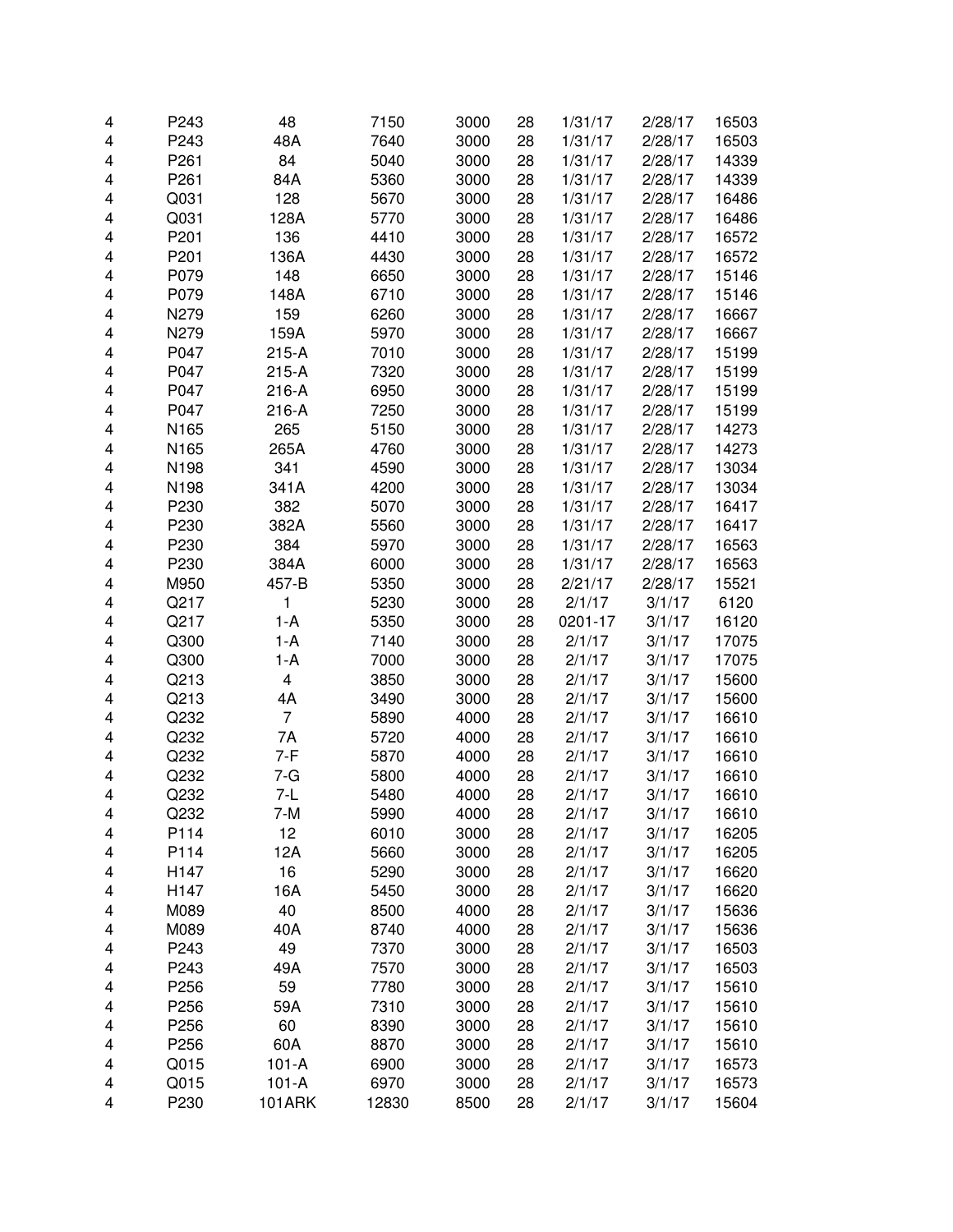| 4    | P230             | <b>101ARK</b>           | 13390    | 8500 | 28 | 2/1/17  | 3/1/17 | 15604 |
|------|------------------|-------------------------|----------|------|----|---------|--------|-------|
| 4    | P074             | 23                      | 6150     | 3500 | 28 | 2/1/17  | 3/1/17 | 16196 |
| 4    | P074             | 23A                     | 5990     | 3500 | 28 | 2/1/17  | 3/1/17 | 16196 |
| 4    | Q031             | 129                     | 7280     | 3000 | 28 | 02-0117 | 3/1/17 | 16486 |
| 4    | Q031             | 129A                    | 7230     | 3000 | 28 | 02-0117 | 3/1/17 | 16486 |
| 4    | P256             | 62-C                    | 6710     | 3000 | 13 | 2/16/17 | 3/1/17 | 15610 |
| 4    | N279             | 160                     | 5860     | 3000 | 28 | 2/1/17  | 3/1/17 | 16669 |
| 4    | N279             | 160A                    | 5840     | 3000 | 28 | 2/1/17  | 3/1/17 | 16669 |
| 4    | N307             | 167                     | 6260     | 3000 | 28 | 2/1/17  | 3/1/17 | 8111  |
| 4    | N307             | 167A                    | 6350     | 3000 | 28 | 2/1/17  | 3/1/17 | 8111  |
| 4    | P047             | 217-A                   | 4940     | 3000 | 28 | 2/1/17  | 3/1/17 | 15199 |
| 4    | P047             | $217-A$                 | 4840     | 3000 | 28 | 2/1/17  | 3/1/17 | 15199 |
| 4    | N165             | 266                     | 9310     | 3000 | 28 | 2/1/17  | 3/1/17 | 15000 |
| 4    | N165             | 266A                    | 8250     | 3000 | 28 | 2/1/17  | 3/1/17 | 15000 |
| 4    | N198             | 342                     | 7600     | 3000 | 28 | 2/1/17  | 3/1/17 | 13034 |
| 4    | N198             | 342A                    | 7810     | 3000 | 28 | 2/1/17  | 3/1/17 | 13034 |
| 4    | P230             | 385                     | 6770     | 4000 | 28 | 2/1/17  | 3/1/17 | 16591 |
| 4    | P230             | 385A                    | 5880     | 4000 | 28 | 2/1/17  | 3/1/17 | 16591 |
| 4    | M950             | 446                     | 7690     | 3000 | 28 | 2/1/17  | 3/1/17 | 15521 |
| 4    | M950             | 446A                    | 8040     | 3000 | 28 | 2/1/17  | 3/1/17 | 15521 |
| 4    | M950             | 446-AR                  | 7100     | 3000 | 28 | 2/1/17  | 3/1/17 | 15521 |
| 4    | M950             | 446-AR1                 | 7100     | 3000 | 28 | 2/1/17  | 3/1/17 | 15521 |
| 4    | M950             | 447                     | 6490     | 3000 | 28 | 2/1/17  | 3/1/17 | 15521 |
| 4    | M950             | 447A                    | 6640     | 3000 | 28 | 2/1/17  | 3/1/17 | 15521 |
| 4    | P079             | 153-C                   | 5010     | 3000 | 7  | 2/22/17 | 3/1/17 | 15146 |
|      | <b>BRICK</b>     |                         | 9006     |      |    |         | 3/1/17 |       |
|      | <b>BRICK</b>     |                         | 9053     |      |    |         | 3/1/17 |       |
|      | <b>BRICK</b>     |                         | 8947     |      |    |         | 3/1/17 |       |
|      | <b>BRICK</b>     |                         | 8101     |      |    |         | 3/1/17 |       |
|      | <b>BRICK</b>     |                         | 8790     |      |    |         | 3/1/17 |       |
| 1.86 | <b>ROCK CORE</b> | 1                       | 12062.05 |      |    |         | 3/1/17 |       |
| 1.86 | <b>ROCK CORE</b> | $\overline{c}$          | 10122.18 |      |    |         | 3/1/17 |       |
| 1.86 | <b>ROCK CORE</b> | 3                       | 8349.036 |      |    |         | 3/1/17 |       |
| 1.86 | <b>ROCK CORE</b> | $\overline{\mathbf{4}}$ | 6228.471 |      |    |         | 3/1/17 |       |
| 1.86 | <b>ROCK CORE</b> | 5                       | 12228.4  |      |    |         | 3/1/17 |       |
| 1.86 | <b>ROCK CORE</b> | 6                       | 12528.34 |      |    |         | 3/1/17 |       |
| 1.86 | <b>ROCK CORE</b> | 7                       | 16527.68 |      |    |         | 3/1/17 |       |
| 1.86 | <b>ROCK CORE</b> | 8                       | 10255.78 |      |    |         | 3/1/17 |       |
| 1.86 | <b>ROCK CORE</b> | 9                       | 10480.64 |      |    |         | 3/1/17 |       |
| 1.86 | <b>ROCK CORE</b> | 10                      | 13966.22 |      |    |         | 3/1/17 |       |
| 4    | Q163             | $2-A$                   | 6290     | 3000 | 28 | 2/2/17  | 3/2/17 | 16356 |
| 4    | Q163             | $2 - B$                 | 5970     | 3000 | 28 | 2/2/17  | 3/2/17 | 16356 |
| 4    | 113901.01        | $2-A$                   | 7600     | 4000 | 28 | 2/2/17  | 3/2/17 |       |
| 4    | 113901.01        | $2-A$                   | 7610     | 4000 | 28 | 2/2/17  | 3/2/17 |       |
| 4    | N333             | 8                       | 6840     | 3000 | 28 | 2/2/17  | 3/2/17 | 15400 |
| 4    | N333             | 8A                      | 7230     | 3000 | 28 | 2/2/17  | 3/2/17 | 15400 |
| 4    | Q102             | 12                      | 7750     | 3500 | 28 | 2/2/17  | 3/2/17 | 6529  |
| 4    | Q102             | 12A                     | 7770     | 3500 | 28 | 2/2/17  | 3/2/17 | 6529  |
| 4    | Q103             | 13                      | 5440     | 3000 | 28 | 2/2/17  | 3/2/17 | 11192 |
| 4    | Q103             | 13A                     | 5390     | 3000 | 28 | 2/2/17  | 3/2/17 | 11192 |
| 4    | Q029             | $35-A$                  | 4270     | 3000 | 28 | 2/2/17  | 3/2/17 | 16188 |
| 4    | Q029             | $35-A$                  | 4350     | 3000 | 28 | 2/2/17  | 3/2/17 | 16188 |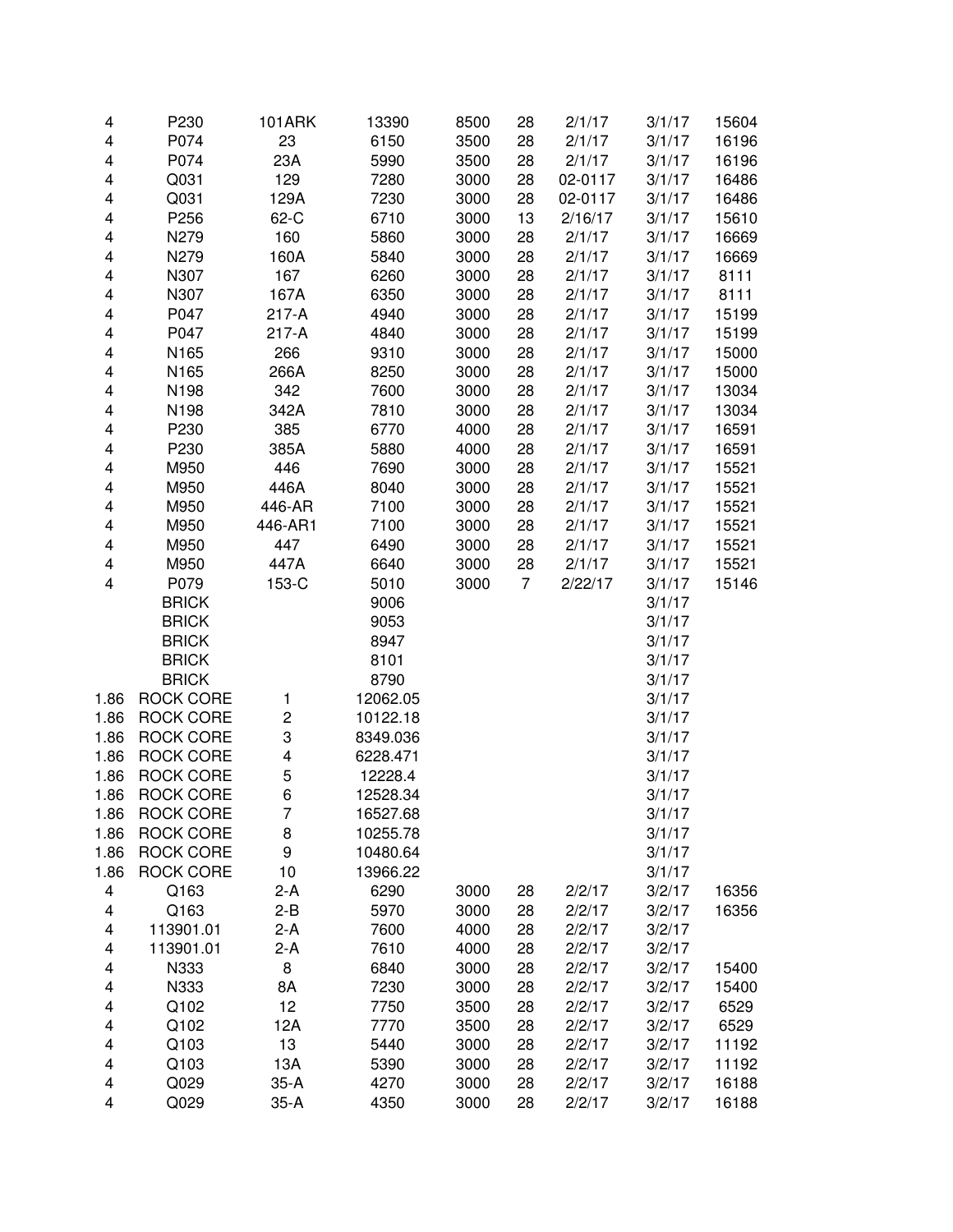| 4      | Q030             | $41-A$                                 | 6200         | 3000         | 28           | 2/2/17           | 3/2/17           | 16475          |
|--------|------------------|----------------------------------------|--------------|--------------|--------------|------------------|------------------|----------------|
| 4      | Q030             | $41-A$                                 | 4240         | 3000         | 28           | 2/2/17           | 3/2/17           | 16475          |
| 4      | Q030             | $42-A$                                 | 7620         | 3000         | 28           | 2/2/17           | 3/2/17           | 16604          |
| 4      | Q030             | 42-A                                   | 7780         | 3000         | 28           | 2/2/17           | 3/2/17           | 16604          |
| 4      | P243             | 50                                     | 6850         | 3000         | 28           | 2/2/17           | 3/2/17           | 16503          |
| 4      | P243             | 50A                                    | 7100         | 3000         | 28           | 2/2/17           | 3/2/17           | 16503          |
| 4      | P256             | 61                                     | 7820         | 3000         | 28           | 2/2/17           | 3/2/17           | 15610          |
| 4      | P256             | 61A                                    | 8310         | 3000         | 28           | 2/2/17           | 3/2/17           | 15610          |
| 4      | Q015             | $102-A$                                | 6260         | 3000         | 28           | 2/2/17           | 3/2/17           | 16575          |
| 4      | Q015             | $102-A$                                | 6580         | 3000         | 28           | 2/2/17           | 3/2/17           | 16575          |
| 4      | Q015             | 103-A                                  | 6540         | 3000         | 28           | 2/2/17           | 3/2/17           | 16573          |
| 4      | Q015             | 103-A                                  | 5970         | 3000         | 28           | 2/2/17           | 3/2/17           | 16573          |
| 4      | Q031             | 130                                    | 7560         | 3000         | 28           | 2/2/17           | 3/2/17           | 16486          |
| 4      | Q031             | 130A                                   | 7590         | 3000         | 28           | 2/2/17           | 3/2/17           | 16486          |
| 4      | P047             | 218-A                                  | 6750         | 3000         | 28           | 2/2/17           | 3/2/17           | 15199          |
| 4      | P047             | 218-A                                  | 7190         | 3000         | 28           | 2/2/17           | 3/2/17           | 15199          |
| 6      | P083             | 10                                     | 4260         | 3000         | 28           | 2/2/17           | 3/2/17           | 13034          |
| 6      | P083             | 10A                                    | 4520         | 3000         | 28           | 2/2/17           | 3/2/17           | 13034          |
| 6      | P230             | 386                                    | 4690         | 3000         | 28           | 2/2/17           | 3/2/17           | 16627          |
| 6      | P230             | 386A                                   | 4440         | 3000         | 28           | 2/2/17           | 3/2/17           | 16627          |
| 4      | Q213             | $11-C$                                 | 4360         | 3000         | 7            | 2/23/17          | 3/2/17           | 15600          |
| 4      | N256             | 62B                                    | 6630         | 3000         | 14           | 2/16/17          | 3/2/17           | 15610          |
| 4      | P148             | 18                                     | 5550         | 3000         | 28           | 2/2/17           | 3/2/17           | 16110          |
| 4      | P148             | 18A                                    | 4860         | 3000         | 28           | 2/2/17           | 3/2/17           | 16110          |
| 4      | P047             | 219-A                                  | 5540         | 3000         | 28           | 2/2/17           | 3/2/17           | 15199          |
| 4      | P047             | 219-A                                  | 5190         | 3000         | 28           | 2/2/17           | 3/2/17           | 15199          |
| 4      | N198             | 343                                    | 4900         | 3000         | 28           | 2/2/17           | 3/2/17           | 13034          |
| 4      | N198             | 343A                                   | 5050         | 3000         | 28           | 2/2/17           | 3/2/17           | 13034          |
| 4      | M950             | 448                                    | 6190         | 3000         | 28           | 2/2/17           | 3/2/17           | 15521          |
| 4      | M950             | 448A                                   | 5970         | 3000         | 28           | 2/2/17           | 3/2/17           | 15521          |
| 4      | Q370             | 1D                                     | 3820         | 3000         | 1            | 3/2/17           | 3/3/17           | 16370          |
| 4      | Q370             | 1E                                     | 3720         | 3000         | $\mathbf{1}$ | 3/2/17           | 3/3/17           | 16370          |
| 4      | 115745           | BD <sub>3</sub>                        | 8980         | 4000         | 28           | 2/3/17           | 3/3/17           | 15487          |
| 4      | 115745           | BD3A                                   | 8970         | 4000         | 28           | 2/3/17           | 3/3/17           | 15487          |
| 4      | 115745           | BD <sub>9</sub>                        | 8530         | 4000         | 28           | 2/3/17           | 3/3/17           | 15487          |
| 4      | 115745           | BD9A                                   | 8350         | 4000         | 28           | 2/3/17           | 3/3/17           | 15487          |
|        |                  |                                        |              |              |              |                  |                  |                |
| 4<br>4 | 115745<br>115745 | BD <sub>10</sub><br>BD <sub>10</sub> A | 8980<br>9150 | 4000<br>4000 | 28<br>28     | 2/3/17<br>2/3/17 | 3/3/17<br>3/3/17 | 15487<br>15487 |
|        | 115745           | BD <sub>8</sub>                        | 9860         | 4000         | 28           | 2/3/17           | 3/3/17           | 15487          |
| 4      | 115745           | BD8A                                   | 9360         | 4000         | 28           | 2/3/17           | 3/3/17           | 15487          |
| 4      |                  | 36B                                    | 5140         | 3000         | $\mathbf{1}$ | 3/2/17           | 3/3/17           | 16645          |
| 4      | <b>CNQ914</b>    | BD7                                    | 7780         | 4000         | 28           | 2/3/17           | 3/3/17           | 15487          |
| 4      | 115745           | BD7A                                   |              | 4000         |              | 2/3/17           |                  | 15487          |
| 4      | 115745           |                                        | 8120         | 4000         | 28           | 2/3/17           | 3/3/17<br>3/3/17 |                |
| 4      | 115745           | BD <sub>6</sub>                        | 8430         |              | 28           |                  |                  | 15487          |
| 4      | 115745           | BD6A                                   | 8560         | 4000<br>4000 | 28           | 2/3/17           | 3/3/17           | 15487          |
| 4      | 115745           | BD <sub>5</sub>                        | 8510         |              | 28           | 2/3/17           | 3/3/17           | 15487          |
| 4      | 115745           | BD <sub>5</sub> A                      | 7940         | 4000         | 28           | 2/3/17           | 3/3/17           | 15487          |
| 4      | 115745           | BD4                                    | 9410         | 4000         | 28           | 2/3/17           | 3/3/17           | 15487          |
| 4      | 115745           | BD4A                                   | 3430         | 4000         | 28           | 2/3/17           | 3/3/17           | 15487          |
| 4      | 115745           | BD <sub>4</sub> A                      | 50           | 4000         | 28           | 2/3/17           | 3/3/17           | 15487          |
| 4      | 115745           | BD <sub>4</sub> A                      | 9470         | 4000         | 28           | 2/3/17           | 3/3/17           | 15487          |
| 4      | 115745           | B <sub>D</sub> <sub>2</sub>            | 9100         | 4000         | 28           | 2/3/17           | 3/3/17           | 15487          |